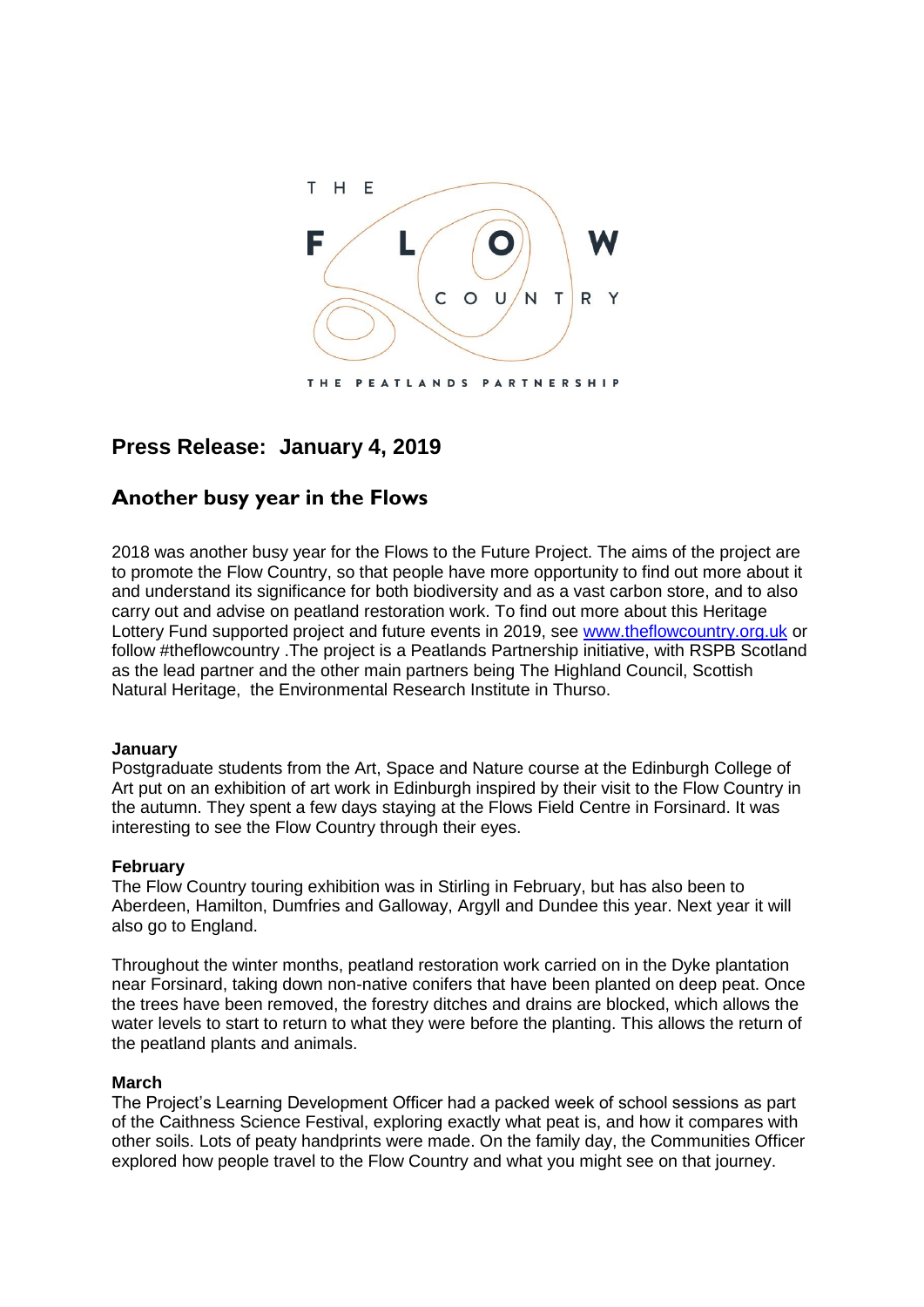# **April**

Tourism businesses attended a tasty lunch and tour at Forsinard, to help them to promote the Flow Country to visitors. The project will be running this session again in 2019!

## **May**

A grand outing around the Kyle of Tongue was led by local historian Jim Johnston and artist Shaun Fraser. Those on the walk had fun getting up close to the peatlands, making moulds of the mossy hummocks using plaster of Paris.

The Flow Country was showcased at an event at the Royal Botanic Garden in Edinburgh in May. This focused on a new book, "Our Land" by nature writer Mark Cocker, who was interviewed by Flows to the Future Project Manager Caroline Eccles. The book has evocative descriptions of the Flow Country, as well as outlining the recent landuse history.

### **June**

In June the RSPB Forsinard Flows nature reserve hosted visits from Halkirk, Newton Park and Miller Academy Primary schools. They learnt about the importance of the Flow Country and looked at the life in the peaty pools. They had great fun pond dipping and making musical raps about the life cycle of dragonflies.

# **July**

RSPB launched a limited edition golden plover pin badge, only available in the Flow Country. The golden plover is a small wading bird that is characteristic of the peatlands and for which the Flow Country is a stronghold.

### **August**

The Flows Field Centre was busy throughout the summer and autumn with lots of volunteer groups. In August a group of teenagers visited for a week, doing practical conservation tasks and finding out more about our special landscape. Then there were five weeks of "working holidays" with individuals coming together from across the UK. Some of those taking part had volunteered last year, and enjoyed it so much they were back again. Each week included tasks such as drain blocking (to help the peatland become wetter), pulling up young conifers that had seeded onto open peatland, and carrying out archaeological fieldwork. There was also a programme of talks that was open to the public.

For the second year running the talented young musicians from the Feis Rois Ceilidh Trail visited Forsinard in July. The Flows were a fantastic setting for the beautiful traditional music. The many visitors also enjoyed the Nature's Larder event on the same day, finding out how we can make delicious food from natural ingredients.

Lybster Girl Guides visited Forsinard in August, with a full day of activities including pond dipping and potion making with peatland plants.

### **September**

The Project's Learning Development Officer visited Golspie Primary School to work with the children on ancient cultures in the Flow Country and the weather. There is so much to learn about in the Flow Country.

There was an exhibition in the Thurso Gallery of the work created by Flow Country artists in residence Hannah Imlach and Shaun Fraser. Hannah worked with some of the many scientists who are studying the impact of the peatland restoration that is happening and the benefits of the peat as a huge carbon store. Shaun's work focused on the many layers you can read in the landscape, both natural and manmade.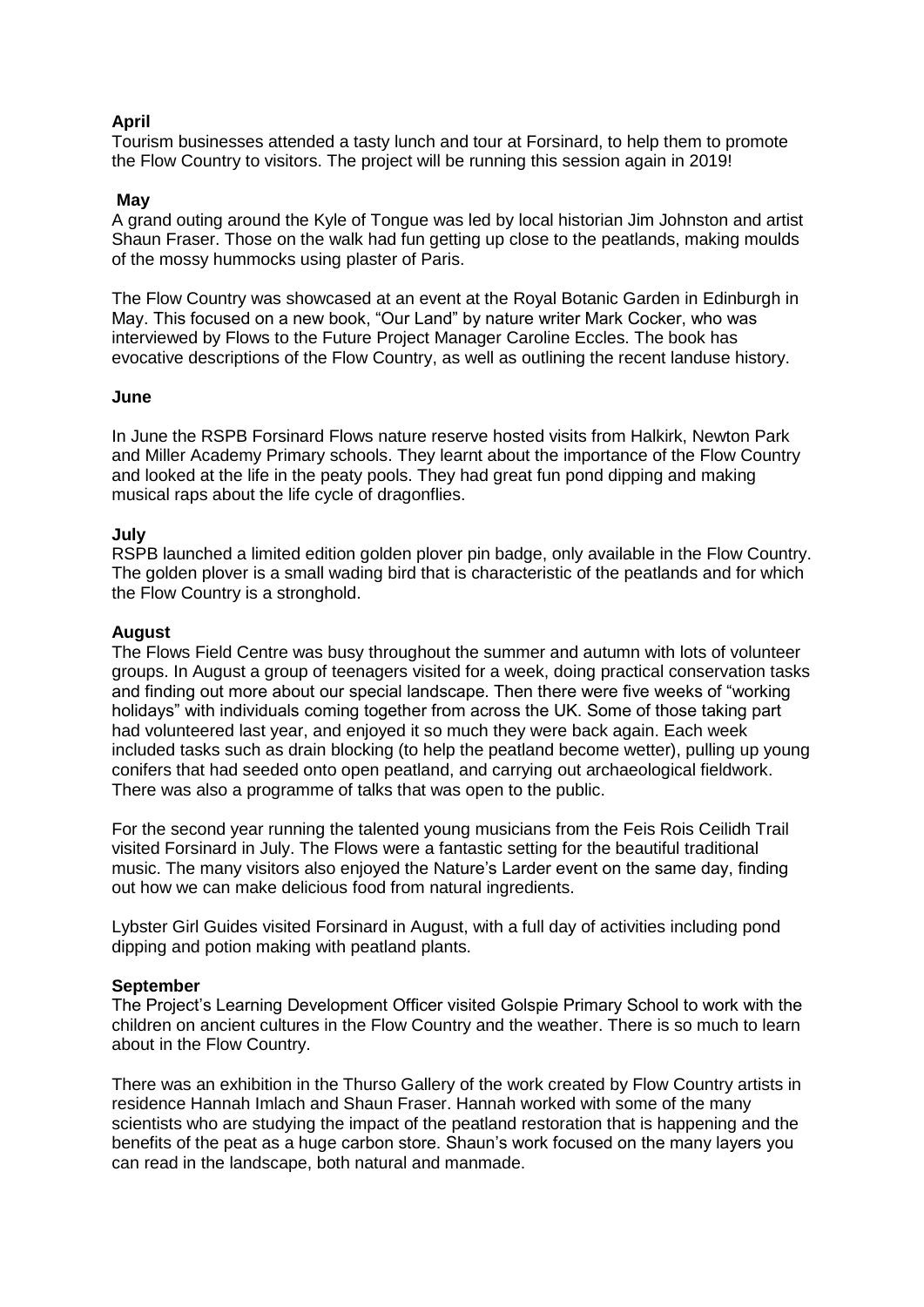Residents of Strath Halladale enjoyed afternoon tea at the Flows Field Centre.

The Flow Country featured on BBC1 in September as part of the Grand Tours of Scotland's lochs series.

## **October**

Children from Melvich Primary, Farr Primary and at local museums enjoyed dressing up as fantastic beasts of the Flow Country in October. This was a great way to find out more about the special wildlife of the peatlands.

Thurso's Environmental Research Institute held its Flow Country Research Conference, with around 50 scientists attending from across the UK and beyond. A highlight for the Project, was a talk by artist Hannah Imlach, showing how her art work references the scientific instruments used to investigate climate change, and the intricate structure of peatland plants.

# **November**

The Caithness Astronomy Group once again organised a very popular Dark Skies event at Forsinard, making the most of the particularly dark skies in the Flows. It's great to share the knowledge of our local experts.

Cryptic, an arthouse in Glasgow, have been appointed to create a special event focusing on the Flow Country during the Edinburgh Festivals in August 2019. This will be hosted by the Royal Botanic Garden in Edinburgh.

The artists have been visiting during the autumn to get the creative juices flowing.

Work started on November on four roadside sites in the Flow Country where there will be some parking and information for visitors. At the moment there are very few places apart from Forsinard and Munsary where visitors can easily stop and enjoy the landscape. The sites will be ready early in 2019.

### **December**

Once again schools across Caithness and Sutherland have been decorating Christmas trees from the Flow Country. They have learnt how these trees have seeded onto the open peatland, and that if they grow up they will dry out the peatland and make it unsuitable for the peatland plants and birds.